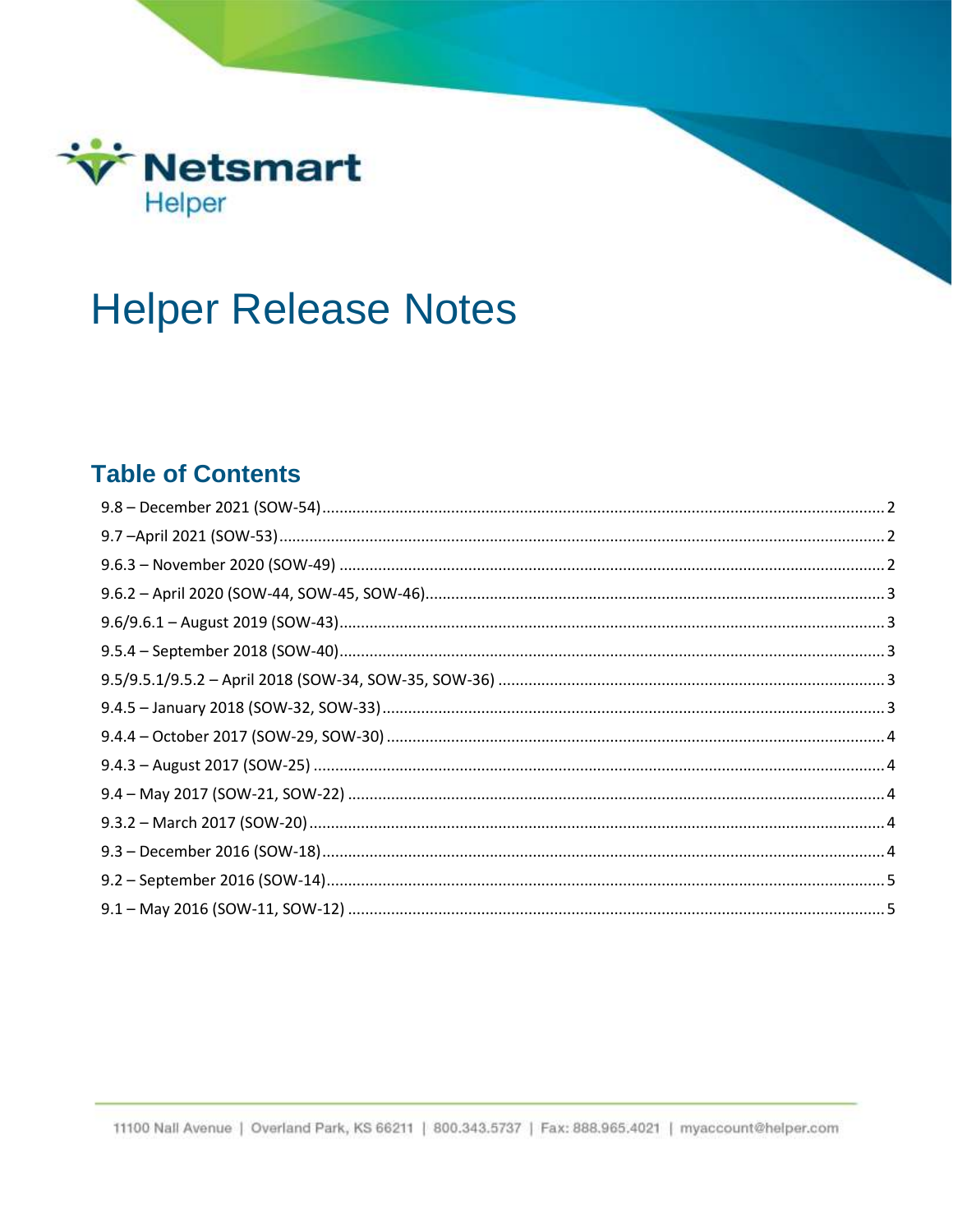11100 Nall Avenue | Overland Park, KS 66211 | 800.343.5737 | Fax: 888.965.4021 | myaccount@helper.com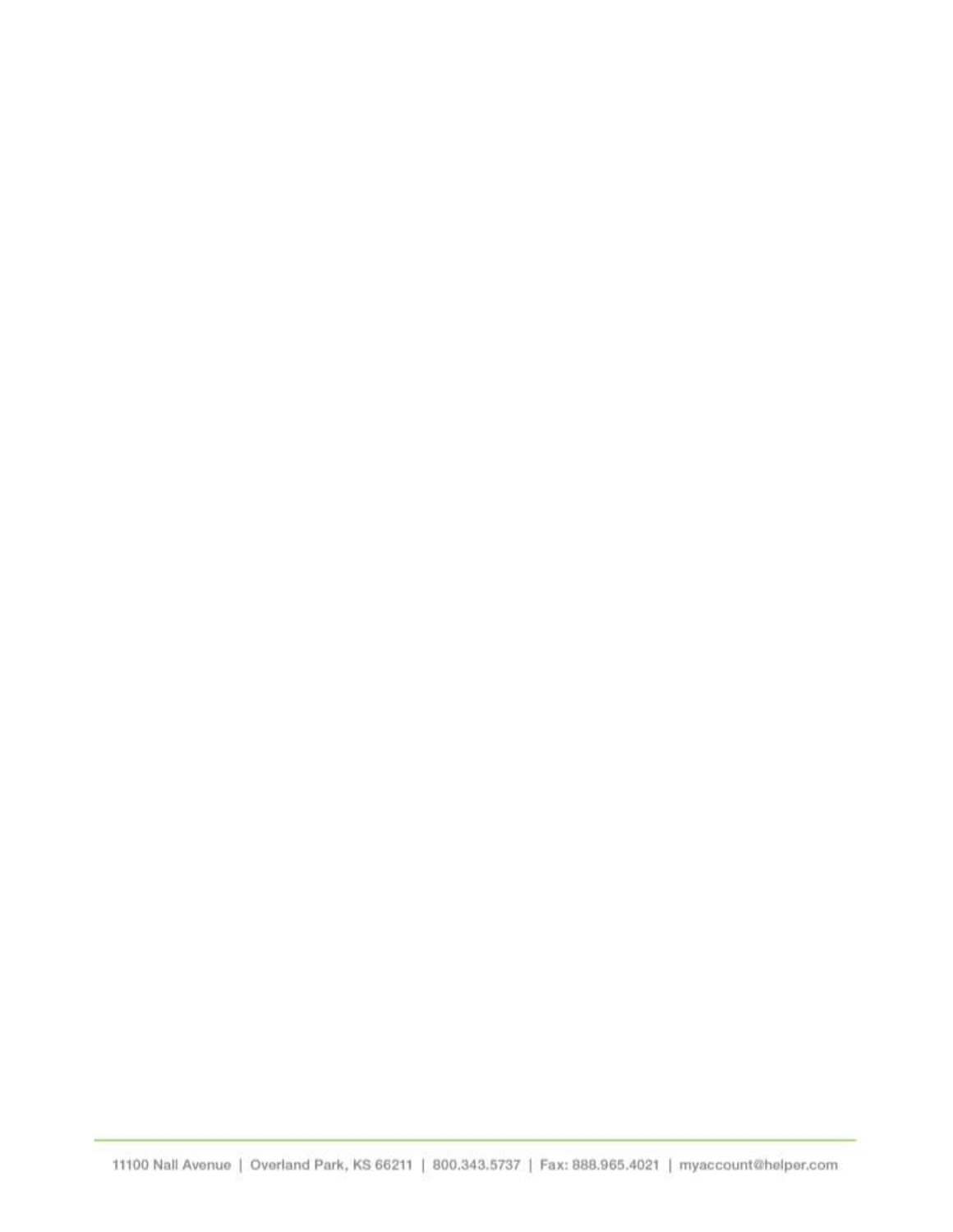# <span id="page-2-0"></span>**9.8 – December 2021 (SOW-54)**

#### SOW-54

- 1. Patient Nickname
- 2. Disable new sessions for inactive patients
- 3. Exclude inactive responsible parties from reports
- 4. ERA Options
- 5. Save prompt in Progress Notes
- 6. Lock Ledgers
- 7. Add Payment Defaults to the Patient Facesheet
- 8. Add Insurance ID to the Therapist Billing Entity Type override screen
- 9. Add Preference to start in Basic Search or Advanced Search
- 10. Add dates to the Archived Insurance screen
- 11. Enable shift+click in Move a Batch of Charges
- 12. Transfer Program Update and Testing

# <span id="page-2-1"></span>**9.7 –April 2021 (SOW-53)**

SOW-53

- 1. Add LiveAssist link to the Help Menu
- 2. One-digit Modifier warning
- 3. No NPI Entered warning on Provider or Referring Physician Libraries
- 4. 837 Fixes for Non-specific procedures
- 5. Correct inclusion of archived insurance on Patient List report lists patients for each insurance company
- 6. Option to disable ability to use last swiped credit card
- 7. Update Facesheet phone number order to Mobile first
- 8. Include Therapist Pay adjustment when calculated amount paid to provider
- 9. Add ability to flag patient by color
- 10. API connectivity to SecureConnect

# <span id="page-2-2"></span>**9.6.3 – November 2020 (SOW-49)**

SOW-49

- 1. Allowed Amount updated handling for ERA
- 2. POS of 02 for Telehealth
- 3. Option to output Patient Account Number on Box 26
- 4. Add CPT Modifier to newer statements and older bills
- 5. Active/Inactive filter on Patient Lists
- 6. Update Patient List with Reminder Information
- 7. Add new print columns for Patient List
- 8. Rename Phone Book for to List For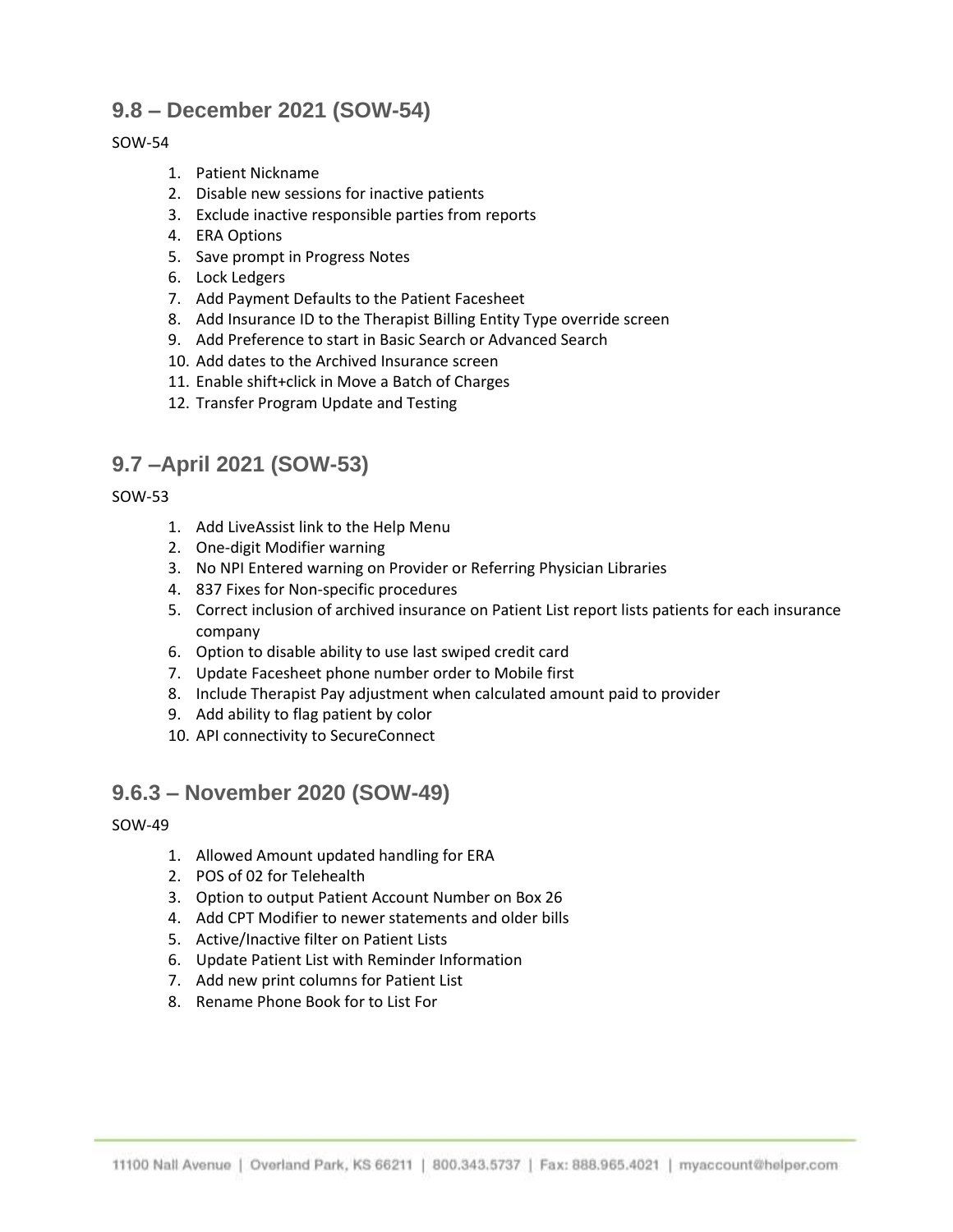# <span id="page-3-0"></span>**9.6.2 – April 2020 (SOW-44, SOW-45, SOW-46)**

### SOW-44

1. NCHIE / Insurance true up

### SOW-45

2. ICD-10 for 2020

### SOW-46

- 3. Remove Patient Account Number on Box 26 due to ERAs
- 4. Fix Name Correction in ERA so updates proper billable party
- 5. CLP payment distribution logic
- 6. Include Multi-user scenarios when determining which providers schedule to copy
- 7. Disable F1 Help
- 8. Remove Web-Check for Updates

# <span id="page-3-1"></span>**9.6/9.6.1 – August 2019 (SOW-43)**

### SOW-43

1. Text appointment reminders

# <span id="page-3-2"></span>**9.5.4 – September 2018 (SOW-40)**

### SOW-40

- 1. Remove ICD-9 subtext
- 2. ICD-10 for 2019

# <span id="page-3-3"></span>**9.5/9.5.1/9.5.2 – April 2018 (SOW-34, SOW-35, SOW-36)**

### SOW-34

1. Integrate with CardConnect's CardPointe Gateway API

### SOW-35

2. CardConnect Hosted iFrame Tokenizer

### SOW-36

- 3. Swipe functionality for Credit Cards
- 4. Save token to reuse credit card without storing it in Helper

# <span id="page-3-4"></span>**9.4.5 – January 2018 (SOW-32, SOW-33)**

### SOW-32

- 1. Set ERA Default to Write Off and use Priorities
- 2. Include missing session information when ERA is without Provider Information so it can be more easily corrected

#### SOW-33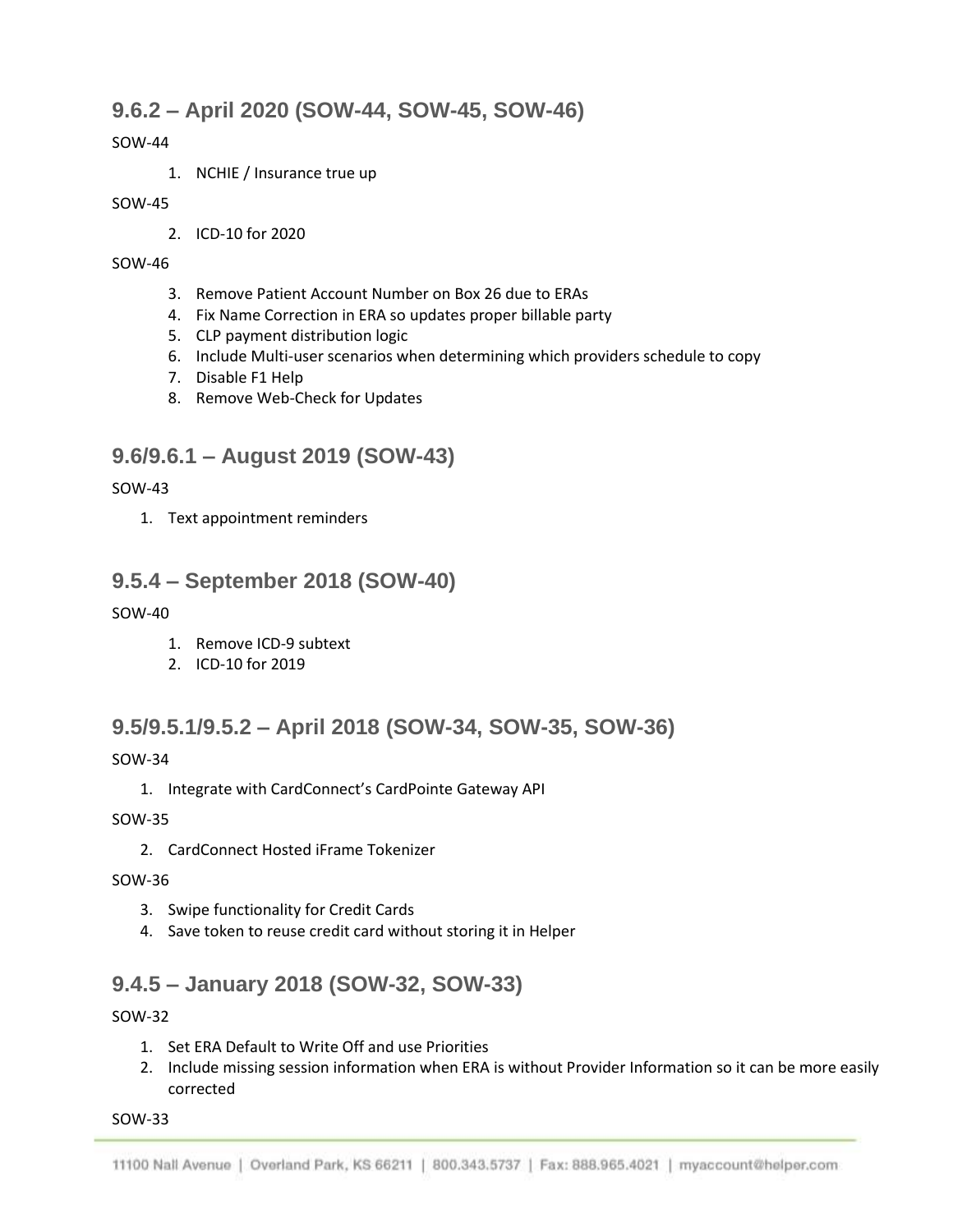3. Updates to the Helper Code Update Utility

# <span id="page-4-0"></span>**9.4.4 – October 2017 (SOW-29, SOW-30)**

#### SOW-29

- 1. 2018 ICD-10 Codes
- 2. EOB Print field additions
- 3. Batch Payments update
- 4. ERA Provider Matching logic changes

### SOW-30

5. Therascribe ICD-10 Integration

# <span id="page-4-1"></span>**9.4.3 – August 2017 (SOW-25)**

### SOW-25

- 1. Update Error logic for Appointment Reminders and Calendar Sync
- 2. Remove errant email addresses from disrupting entire reminder cycle
- 3. Fix memory leak issue with Appointment Reminders

# <span id="page-4-2"></span>**9.4 – May 2017 (SOW-21, SOW-22)**

### SOW-21

- 1. Wrong Database warning for backup process
- 2. Facesheet Flagged Reminders
- 3. Custom message on Appointment Reminders
- 4. Combine Facesheet Warnings
- 5. Add more Facesheet Validations
- 6. SBR-03 and 04 export for a secondary claim

### SOW-22

7. Account for CAS codes in ERA

# <span id="page-4-3"></span>**9.3.2 – March 2017 (SOW-20)**

### SOW-20

1. Export ICD-10 codes to OrderConnect

# <span id="page-4-4"></span>**9.3 – December 2016 (SOW-18)**

### SOW-18

- 1. 2016 Taxonomy Codes, 2017 ICD-10 Codes
- 2. Allow Diagnosis in Encounter Screen to be saved
- 3. Include Electronic Claims Submissions in the Audit Log
- 4. Duplicate Date Warning for different billing party eliminated
- 5. Add ability to Archive Responsible Parties
- 6. Various updates to 837 value handling (2430 AMT, Medicaid Payer IDs, CLM05-3 Claims)